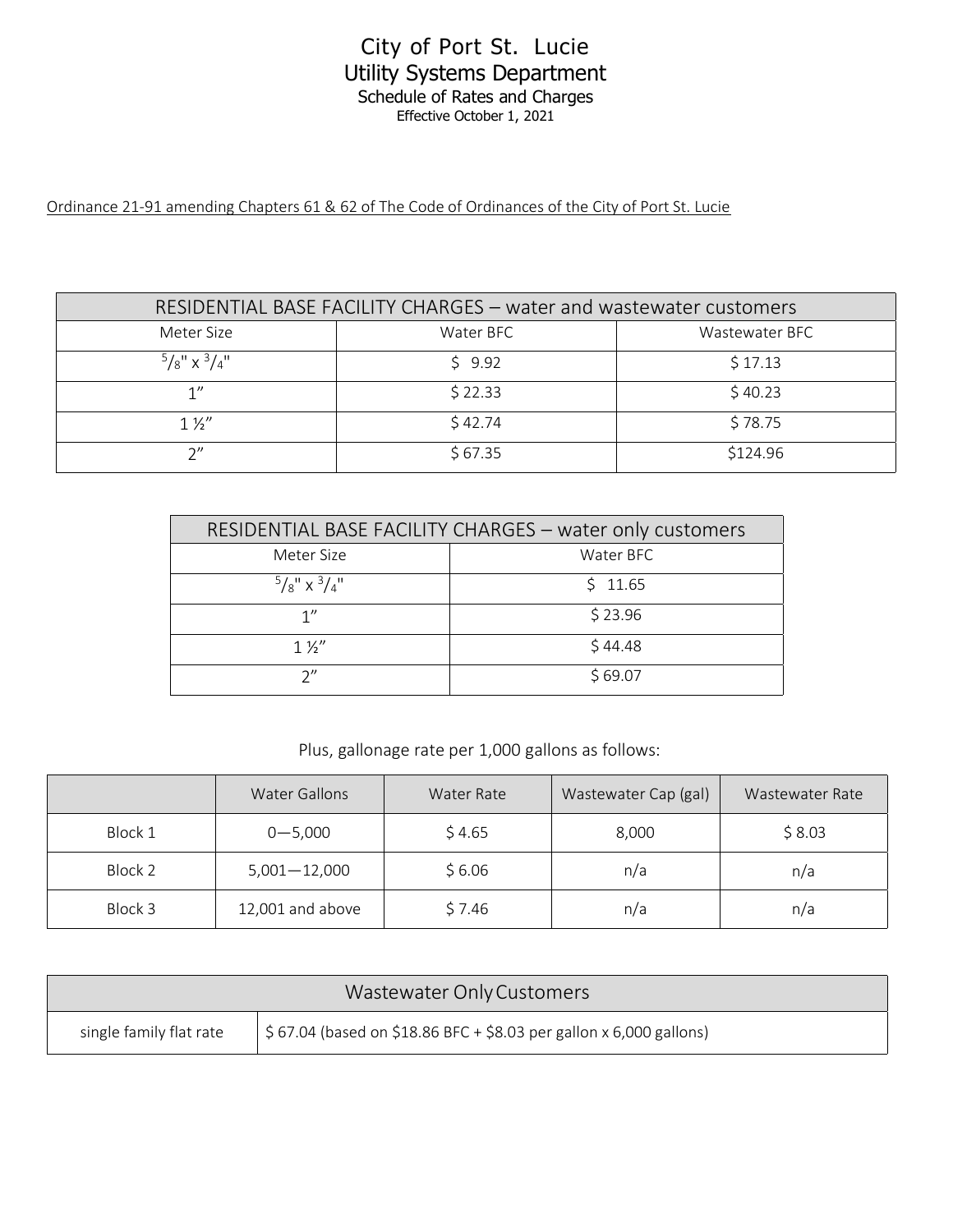## City of Port St. Lucie Utility Systems Department Schedule of Rates and Charges Effective October 1, 2021

| NON-RESIDENTIAL BASE FACILITY CHARGES                                          |        |         |  |
|--------------------------------------------------------------------------------|--------|---------|--|
| Wastewater BFC per ERCs reserved<br>Water BFC rate per ERCs reserved           |        |         |  |
| Calculations shall be based upon<br>the number of ERCs reserved<br>plus \$3.45 | \$8.20 | \$15.41 |  |

## Plus gallonage rate per 1,000 gallons as follows:

|         | <b>Water Gallons</b>                                                                                                              | Water<br>Rate | Wastewater Cap (gal)                                                           | Wastewater<br>Rate |
|---------|-----------------------------------------------------------------------------------------------------------------------------------|---------------|--------------------------------------------------------------------------------|--------------------|
| Block 1 | Usage up to 5,000 gallons multiplied by the<br>number of ERCs reserved shall be billed at the<br>Block 1 rate                     | \$4.65        | There shall be no waste-<br>water cap for this class of<br>users and customers | \$8.03             |
| Block 2 | Usage greater than 5,000 up to 12,000 gallons<br>multiplied by the number of ERCs reserved shall<br>be billed at the Block 2 rate | \$6.06        | n/a                                                                            | n/a                |
| Block 3 | Usage greater than 12,000 gallons multiplied by<br>the number of ERCs reserved and above shall<br>be billed at the Block 3 rate   | \$7.46        | n/a                                                                            | n/a                |

|                 | Wastewater Only Customers                                                                  |
|-----------------|--------------------------------------------------------------------------------------------|
| Non-residential | $\frac{1}{2}$ \$ 15.41 BFC x ERC's reserved + \$3.45 + (\$7.79 per gallon x 8,000 gallons) |